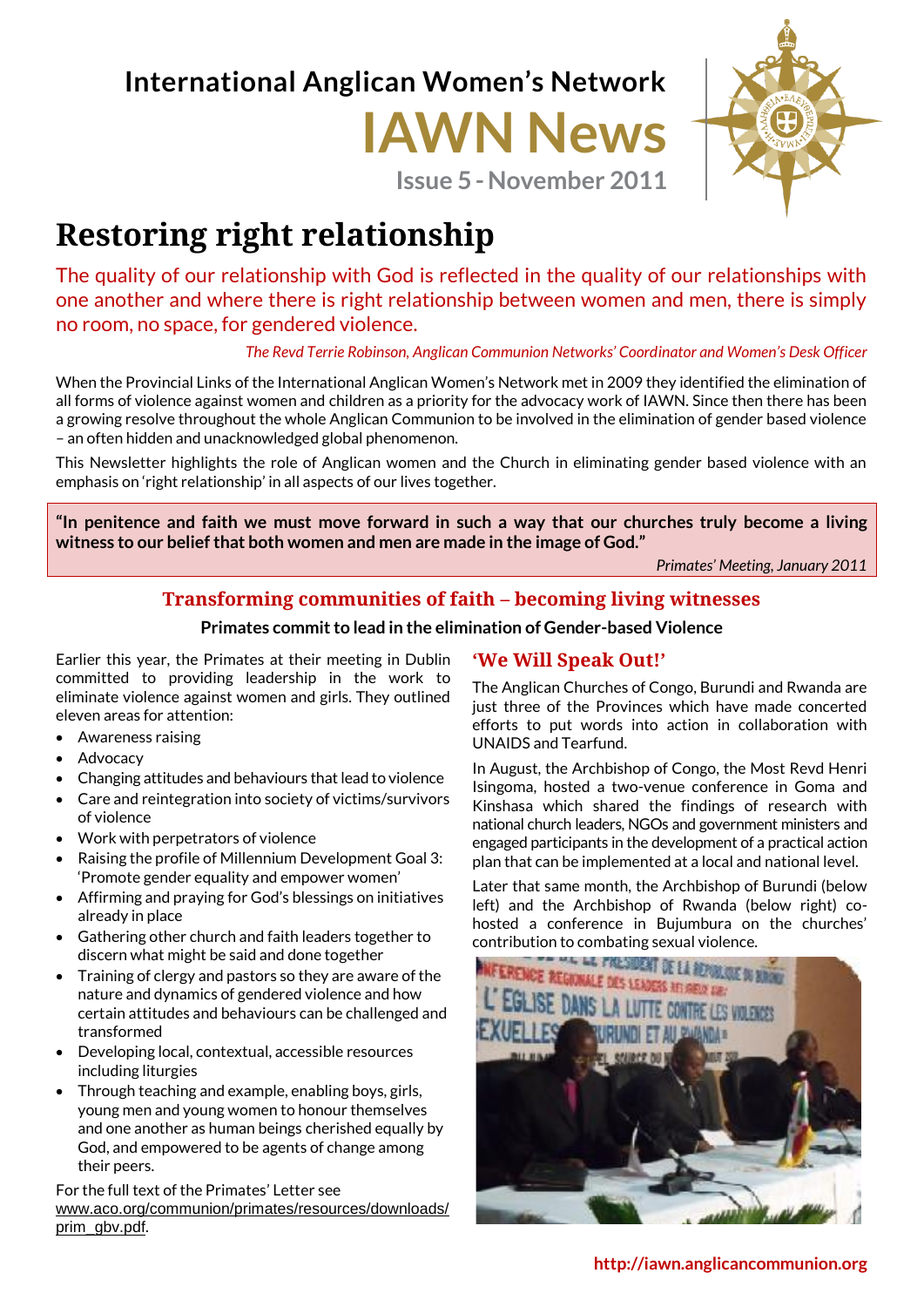The conference brought together representatives from the Anglican Churches of Burundi and Rwanda, other faith-based organizations, United Nations agencies, NGOs working in the area of gender-based violence, and representation from the Archbishop of Canterbury's office and the World Council of Churches. The event was opened by the President of the Republic of Burundi, His Excellency Pierre Nkurunziza. The Archbishop of Burundi the Most Revd Bernard Ntahoturi, stressed the importance and impact of the Church working together with a common purpose. In his opening remarks the Archbishop of Rwanda, the Most Revd Dr Onesphore Rwaje called on the Church to rise up to challenges presented by gender based violence and to speak out at all levels of society so that broken lives are healed and peace and hope are restored.

The Programme Development Advisor for Gender with Tearfund UK and Co-Director of Restored, Mandy Marshall, looked at the nature of power and the importance of empowerment of women. She presented a theological perspective on issues of gender focusing on Christ as a model.

Under the themes of leadership, equipping the Church, partnerships, overcoming stigma, creating a safe environment, and behaviour change, participants had the opportunity to discuss the vision and challenges and solutions in order to decide on some strategies for the future.

It was acknowledged that partnerships between the Church and donors, governments, aid agencies and other bodies were essential in order to make progress and mobilize resources. Commitments to support the Church in the future were made by Tearfund and UNAIDS. The conference culminated with a march through the streets of Bujumbura to the Anglican cathedral where a service was held.

# **Gender sensitisation in Papua New Guinea**

*Vongai Mkaronda, IAWN Provincial Link, reports on a pilot Gender Program in the Diocese of Popondota in partnership with Anglicare and Newton Theological College.*



*Archbishop Joseph Kopapa with Vongai, Steve Raurela (Anglicare StopAids), Stella Kopapa (Diocesan HIV/AIDS Coordinator) and Fr Atkins (Ifrane Mission District)*

On 8 June 2011 a Gender Sensitization Workshop was conducted at the Christian Training Centre for the Ifane Mission District of Popondota Diocese. Attended by 35 community and chapel leaders with 27 other interested observers it was part of the Anglican Church in Papua New Guinea's Gender Program which calls for dioceses to be at the forefront of gender work. The ACPNG Gender Policy envisions complete change of heart, mind and attitude to enable respect, equal participation and shared leadership in all aspects of the Church's ministry.

Archbishop Joseph Kopapa, in his opening remarks said that, "the Church needs to take the challenge by owning the Gender Policy and participate without any reservation in ensuring the body of Christ is gender sensitized and inclusive; enabling the gifts of God to fully manifest through gender equality and participation for the strengthening of the body of Christ. The ACPNG is proud to be the first Christian Church in PNG to have a policy on gender. However, the Gender Policy will remain only a paper if the church as a whole does not take any action in implementing it. This workshop is a first step in implementing the Policy and ensuring the Church as the centre for gender justice." The Archbishop emphasised the need to especially focus on the family unit in this work, as the family is the foundation of a healthy and prosperous society and base for avoiding and addressing all issues that are gender related.

The Workshop helped participants understand what is meant by 'gender' and identify gender issues in their homes and communities, including those associated with violence, alcohol abuse, finance and literacy. They were able to determine where their communities stood with respect to these issues and identify areas for future effort. The result was a commitment by the community and church leaders in the Ifane Mission District to combat gender injustices through collaboration with other groups with expertise.

From this pilot Workshop, the Gender Program will devise training programs for leaders on Violence, Alcohol and Drug Abuse, and Financial Literacy in conjunction with other agencies. In acknowledge-ment of the need to seek out what the Bible says on understanding issues of gender the participants also decided to seek the help of Newton Theological College to develop theological training materials on gender.

# **Gender audit in Scotland**

The  $14<sup>th</sup>$  meeting of the Anglican Consultative Council in 2009 resolved to urge full implementation of ACC-13 Resolution 13.31 (equal representation of women and men in all decision-making bodies) and for Provinces to report further progress to ACC-15.

*Elaine Cameron, IAWN's Provincial Link for the Scottish Episcopal Church (SEC) reports on the Gender Audit Report she authored and presented to SEC's 2010 Synod.* 

Research for the Gender Audit Report was based on methodology similar to that used by the United Nations when addressing issues of discrimination: collecting data about women's participation in the life of the church; analysing this data so as to explore possible hindrances to, and resolutions for, broader participation, including setting of measurable goals; and provision of ways to measure accountability to aid achievement.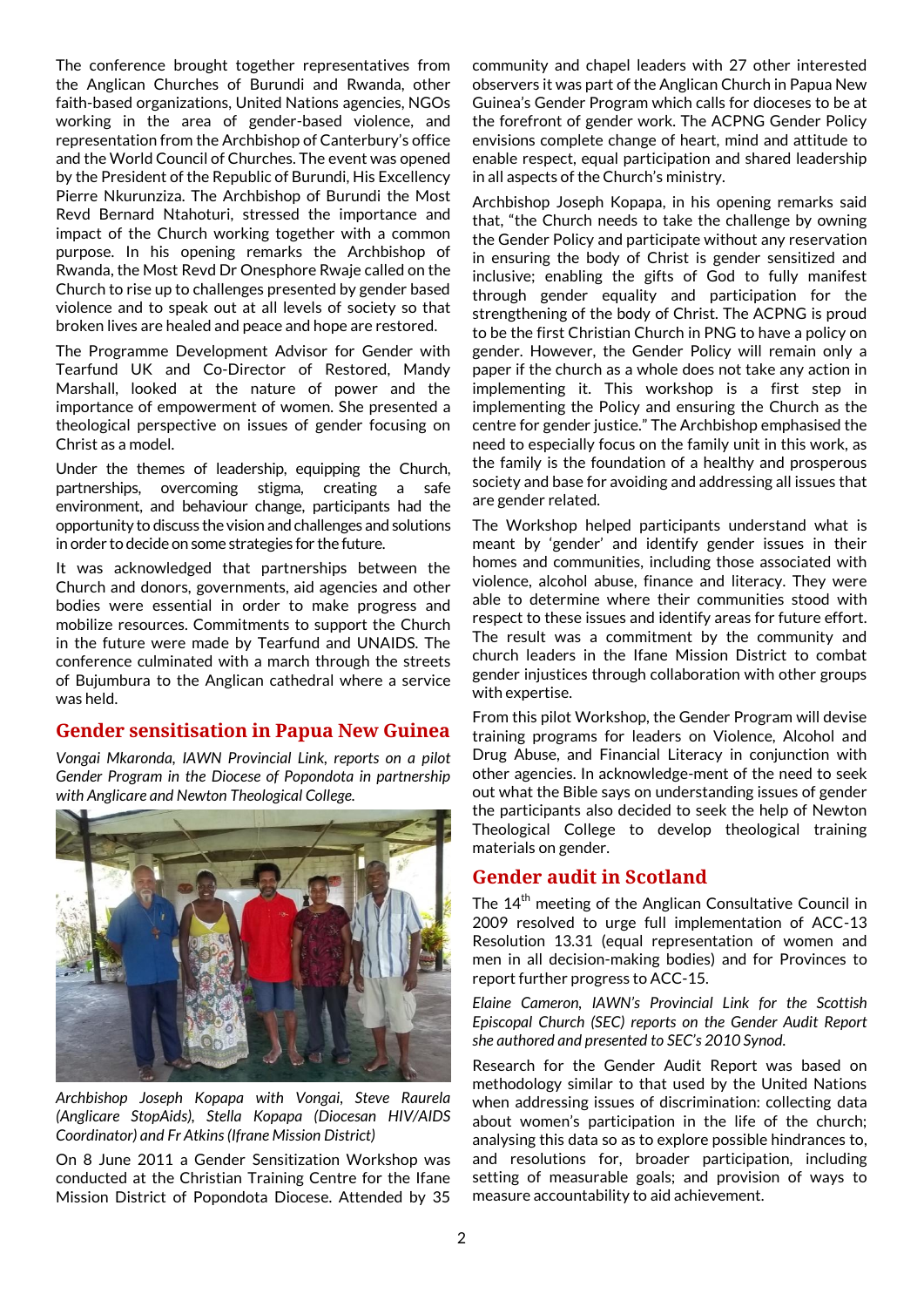The Report highlighted that it is globally recognised that sustainable development cannot be achieved without gender equality. Indeed, when religious institutions exclude women from any area of Church life, the inevitable implication is that females are inferior and the life and work of the Church becomes compromised. Women's experience, along with that of men, provides a fuller experience to inform decisions about who we are and how we best exercise God's mission throughout the world.

The Report challenged the Synod to take up the Gospel challenge for the Church to provide leadership in demanding justice including gender justice. While such issues are often seen to be matters for the developing world, imbalanced power relationships found in the developed world – including the Church - are also matters of gender equality. Matters of equal access to education, inclusive language and equal salaries all form the universal challenge of gender justice.

"Gender equality *exists* when men and women have equal opportunities, rights and status." Gender equality *is achieved* through right relationship when men and women work together free of dominance and discrimination.

A commitment to inclusive language is a vital and powerful first step and a clear indication of intent to honour our equal naming in baptism. A commitment to having equal numbers of women and men on our decision-making bodies is a witness to that.

"Language really does impact the way we pray and the way we perceive ourselves, God, and our inter-relationships"

# **Why a Gender Audit?**

**In seeking wholeness for women and men, a gender audit is a way of revealing the reality of women's structural involvement in our church.**

Other Gender Audits in line with ACC resolution 13.31 and the follow up at ACC14 have been carried out in the Church of Ireland and the Church in Wales.

# **In Ireland**

*Doris Clements, IAWN Provincial Link, reports:*

In the Church of Ireland, a gender audit was made of all dioceses. The data was collected in table form and the results shown as graphs. This highlighted the extent to which women were represented on decision-making bodies across the Church:

- Women members of diocesan synods is 39 per cent.
- Women members on General Synod is 33 per cent.
- Overall membership of financial groups for women is 19 per cent.

Equal representation of women cannot happen overnight but only with a consistent and intentional commitment and strategies.

# **In Wales**

#### *Mary Stallard, IAWN Provincial Link, reports:*

The Welsh Church has developed an Equal Opportunities Policy including a call to "counteract the effects of discrimination through language".

# **Working with child and young sex workers in Zambia**

*Fr Dennis Milanzi reported on the Tasintha – St Paul's Anglican Children Project that works with young sex workers 12 to 24 years old in the Eastern Province of Zambia.* 

The Tasintha – St Paul's Anglican Children Project project seeks to reduce the spread of HIV among young sex workers who are living in hazardous situations of prostitution, sexually transmitted infections and HIV/AIDS. As well as providing information on HIV prevention the programme also teaches economic empowerment skills in entrepreneurship.



Rehabilitation is promoted through education and enabling strategies by which victims of prostitution can reclaim their lives, get medical care and find other ways of generating income.

As at June 2011, the Tasintha Project had trained 75 female sex workers in behavioural change and entrepreneurship skills based in African values which promote self-belief, courage, perseverance and build on the realization of economic dreams and achievement of their life goals.

# **Training women for leadership in Jordan**

*Leila Diab, IAWN Provincial Link for Jerusalem & the Middle East reports:*

Fifty women from the Diocese of Jerusalem & the Middle East met earlier this year in Marka, Jordan, for Training in Leadership Workshop.

Focusing on communication skills and networking the workshop helped women in the church be more confident and effective members of their churches and communities.

The workshop was also an opportunity to highlight issues of concern to be placed on the agenda for future discussion at the Province's 2012 General Assembly Meeting in Amman, Jordan – including Arab Christians in the Middle East, more involvement of women's work in the life of the Church, and gender and family violence.

#### **A woman priest for the Middle East**

History was made on 5 June 2011 when the Revd Catherine Dawkins was the first woman to be ordained in the Middle East at St Christopher's Cathedral, Manama, Bahrain. Catherine and her husband, Nigel, were Anglican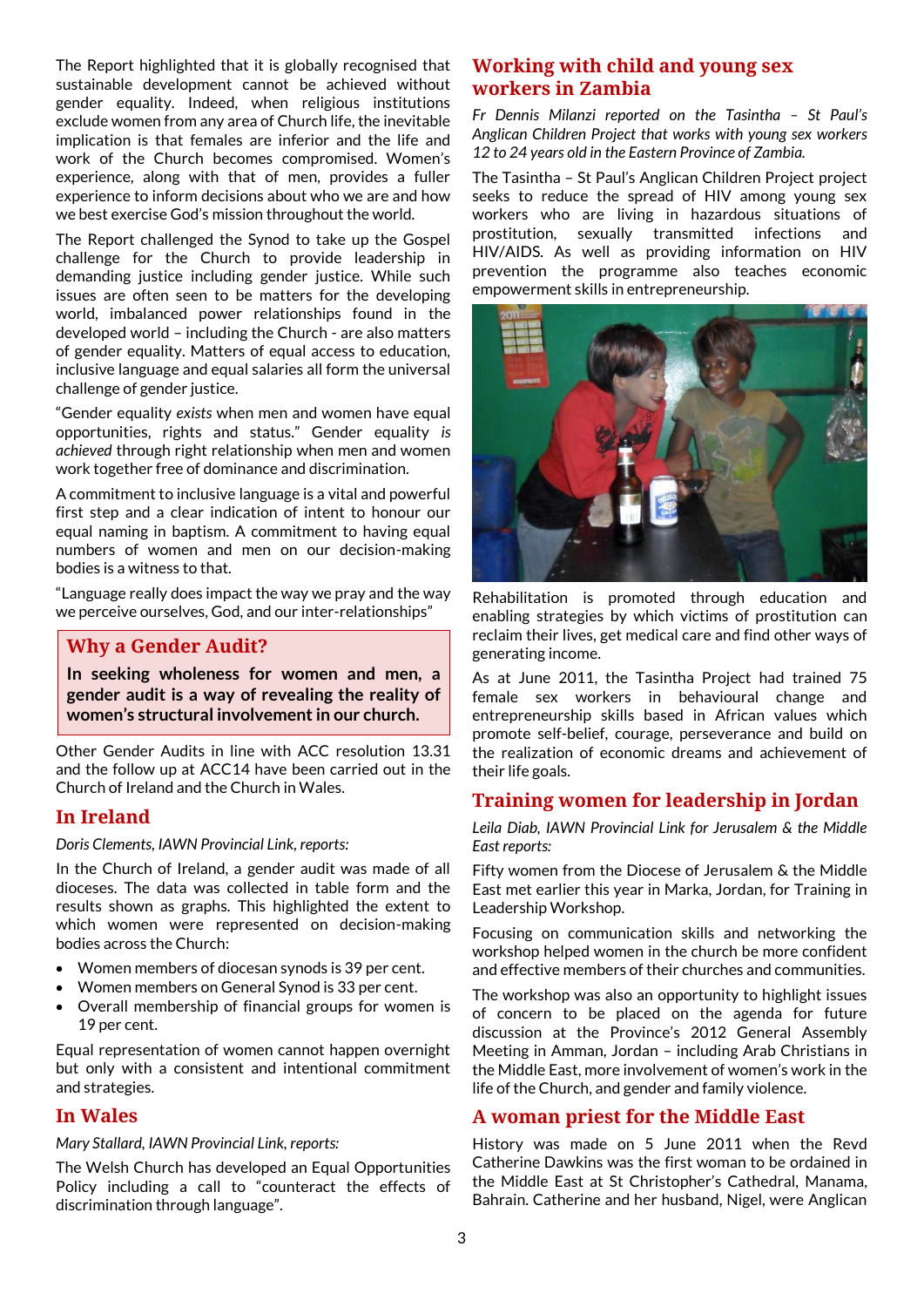chaplains in Yemen but relocated to Dubai after the situation in Yemen deteriorated earlier this year. Catherine has now taken up a post at Christ Church in Jebel Ali, Dubai.

# **Cathedral service for victims of domestic abuse**

Preparations are being made at the Anglican cathedral in Liverpool, England, for a service to lift up in prayer all those who have been subject to domestic abuse. The service will take place in the cathedral's Lady Chapel on 12 November and is being organised by Canon Cynthia Dowdle, IAWN's Provincial Link for the Church of England and Canon Chancellor of the cathedral.

"Domestic abuse is something that transcends age, social class and situation", writes Cynthia. "One in four UK women will suffer from domestic abuse at some point in their lifetime."

"This service is a chance for survivors of domestic abuse to come together, acknowledge what has happened in the past, and look forward to the future with hope, knowing that they have the support of others."

# **'Embracing Human Dignity', Cape Town**

St George's cathedral in Cape Town, South Africa, marked Women's Day with a service that gathered people from the three Cape dioceses - Cape Town, False Bay and Saldanha Bay. The service culminated in Archbishop Thabo Makgoba and the diocesan bishops signing the White Ribbon pledge 'not to commit, condone or remain silent about all forms of gender-based violence'.



The Revd Cheryl Bird, the Anglican Church of Southern Africa's gender desk officer reflected "...together we are given an opportunity to embrace our human dignity and to explore afresh what it means to be created and recreated in God's image."

The White Ribbon campaign has a number of national websites with excellent resources. These are listed on IAWN's website at:

[http://iawn.anglicancommunion.org/resources/document](http://iawn.anglicancommunion.org/resources/documents.cfm#s3) [s.cfm#s3.](http://iawn.anglicancommunion.org/resources/documents.cfm#s3) The campaign was initiated by a group of Canadian men in 1991 on the second anniversary of the massacre of 14 women by one man in Montreal.

The intention of the campaign is to encourage and resource men to speak out against violence against women.

# **'Called to Serve', The Episcopal Church**

*From Helena Mbele-Mbong:*

'Called to Serve' is a first report on a comparative study on the careers of clergy men and women in The Episcopal Church (TEC). See

[www.episcopalchurch.org/80263\\_127424\\_ENG\\_HTM.htm.](http://www.episcopalchurch.org/80263_127424_ENG_HTM.htm)

As well as examining service and compensation gaps between clergy men and women, "formal structural barriers" and the "subtle steering currents" affecting the career paths of women clergy were also considered. The report concluded that despite the great progress for women in the nearly 40 years since women have been ordained priests in TEC, women continue to face inequality in career paths, stipends and opportunity to leadership roles.

In response to the report, the TEC Committee on the Status of Women raised questions about how the Church encourages and mentors young women for leadership and how their call to ministry is being fostered.

# **'Women and Girls: Created in the Image of God'**

#### *Barbara Pace from TEC reports:*

In April over 180 people attended the first Conference of The Women's Commission of the Diocese of Long Island in the USA, entitled 'Women and Girls: Created in the Image of God'.

The Commission seeks to raise awareness of issues affecting women and girls through prayer, study and education by focusing the attention of the Diocese on the implications of the Baptismal Covenant's commitment to "respect the dignity of every human being" in seeking justice for women and girls locally, nationally and internationally.

# **The Sixteen Days Against Gender Violence 2011**

**"From Peace in the Home to Peace in the World: Let's challenge militarism and end violence against women."**

Beginning 25 November and running through to 10 December, this year's 16 Days Campaign will highlight five issues identified as priorities for the elimination of violence against women:

- Bringing together women, peace, and human rights movements to challenge militarism.
- Proliferation of small arms and their role in domestic violence.
- Sexual violence in and after conflict.
- Political violence against women, including Pre/During/Post-election violence.
- Sexual and gender-based violence committed by state agents, particularly the police or military.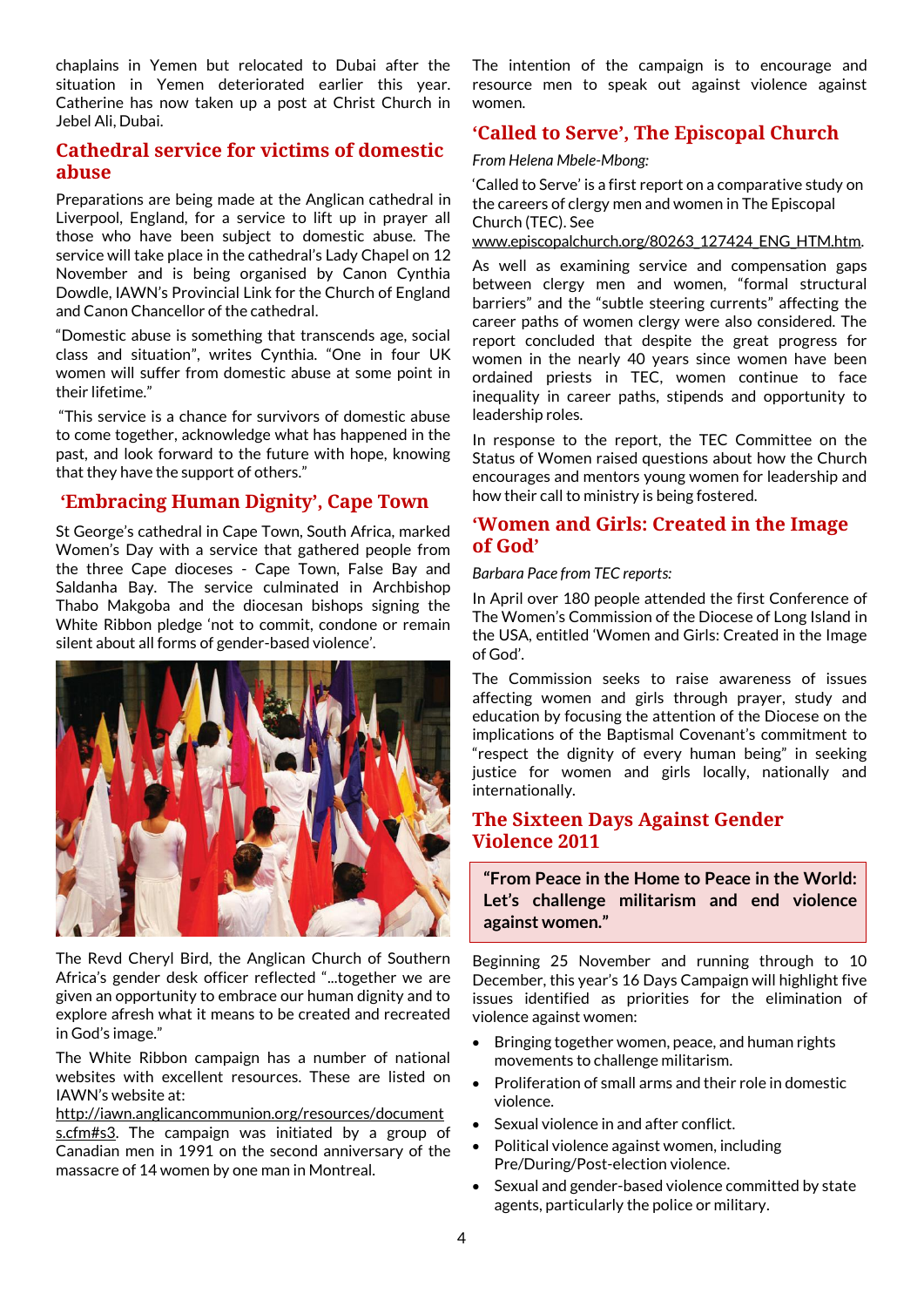While we need to focus on issues most relevant to our own local context, we are asked to connect with and support the international theme.

# **Resources for the 16 Days Against Gender Violence**

 $\Rightarrow$  **We Will Speak Out** [www.wewillspeakout.org:](http://www.wewillspeakout.org/) challenge to the churches to no longer remain silent and act on the issue of sexual violence. The We Will Speak Out movement emerged from the Tearfund report 'Silent No More: The untapped potential of the church in addressing sexual violence' which summarises research in Rwanda, Liberia and the Democratic Republic of Congo but makes recommendations relevant to churches in all societies.

 **Restored** [www.restorerelationships.org:](http://www.restorerelationships.org/) An international alliance to transform relationships and end violence against women.

 **'The Empty Chair':** a play reading on domestic violence. Performed at this year's General Synod of the Scottish Episcopal Church, the play was locally written and focuses on the need for all church members not only to be aware of the invasive extent of domestic abuse, but also to appreciate that churches can work together to support victims and challenge perpetrators. For more details contact Ann Skamp o[n annskamp@aapt.net.au.](mailto:annskamp@aapt.net.au)

#### **The Tamar Campaign**

[http://www.fecclaha.org/index.php?page=tamar](http://www.fecclaha.org/index.php?page=tamar-campaign)[campaign](http://www.fecclaha.org/index.php?page=tamar-campaign) and [http://ujamaa.ukzn.ac.za/Practical.aspx:](http://ujamaa.ukzn.ac.za/Practical.aspx) a contextual Bible study tool towards preventing and ending gendered violence.

#### **Episcopal 16 Days Resource Booklet**

[http://episcopal16days.wordpress.com/episcopal-16](http://episcopal16days.wordpress.com/episcopal-16-days-resource-booklet) [days-resource-booklet:](http://episcopal16days.wordpress.com/episcopal-16-days-resource-booklet) Prayers for each of the 16 days as food for reflection and action.

#### **The Resources and Links sections** of IAWN"s website at

[http://iawn.anglicancommunion.org/resources/document](http://iawn.anglicancommunion.org/resources/documents.cfm) [s.cfm](http://iawn.anglicancommunion.org/resources/documents.cfm) and

<http://iawn.anglicancommunion.org/links/index.cfm> continue to gather theological and practical materials and models of practice working against gender based violence that could be adapted to local contexts.

# **Background to the 16 Days**

In 1999, the United Nations General Assembly designated 25 November as the International Day for the Elimination of Violence against Women, and invited governments, international organisations and community organisations to organise activities on that day to raise awareness of the issue. The white ribbon was adopted as the day's symbol.

The 16 Days of Activism against Gender Violence campaign originated in 1991 at the Center for Women's Global Leadership based at Rutgers University in the USA. The campaign runs from 25 November (International Day for the Elimination of Violence against Women) to 10 December (Human Rights Day).

During this period, activities highlighting the problem of violence against women are organised daily.

Other international days observed during the 16 Days campaign include World AIDS Day (1 December), International Day for the Abolition of Slavery (2 December), and International Day of Disabled Persons (3 December).

# **Climate Funds and Women**

#### **'Governing Climate Funds: What will work for women?'**

A report published by Gender Action, WEDO and OXFAM September 2011.

#### [www.genderaction.org/publications/11/climate-funds](http://www.genderaction.org/publications/11/climate-funds-for-women.pdf)[for-women.pdf](http://www.genderaction.org/publications/11/climate-funds-for-women.pdf).

"As the international community mobilizes in response to global climatic changes, climate funds must ensure the equitable and effective allocation of funds for the world's most vulnerable populations. Women and girls, disproportionately vulnerable to negative climate change impacts in developing countries, have largely been excluded from climate change finance policies and programmes."



This report recognising women and girls as essential agents in climate change interventions and the necessity of gender integration in global finance mechanisms.

# **Flashmob against trafficking**

*From the Oxford diocesan newspaper, Church of England:*

City-centre shoppers in Oxford, England, were shocked to see girls in cages apparently being auctioned off to passers-by. They were even more startled when members of the crowd donned blindfolds and froze on the spot for five minutes.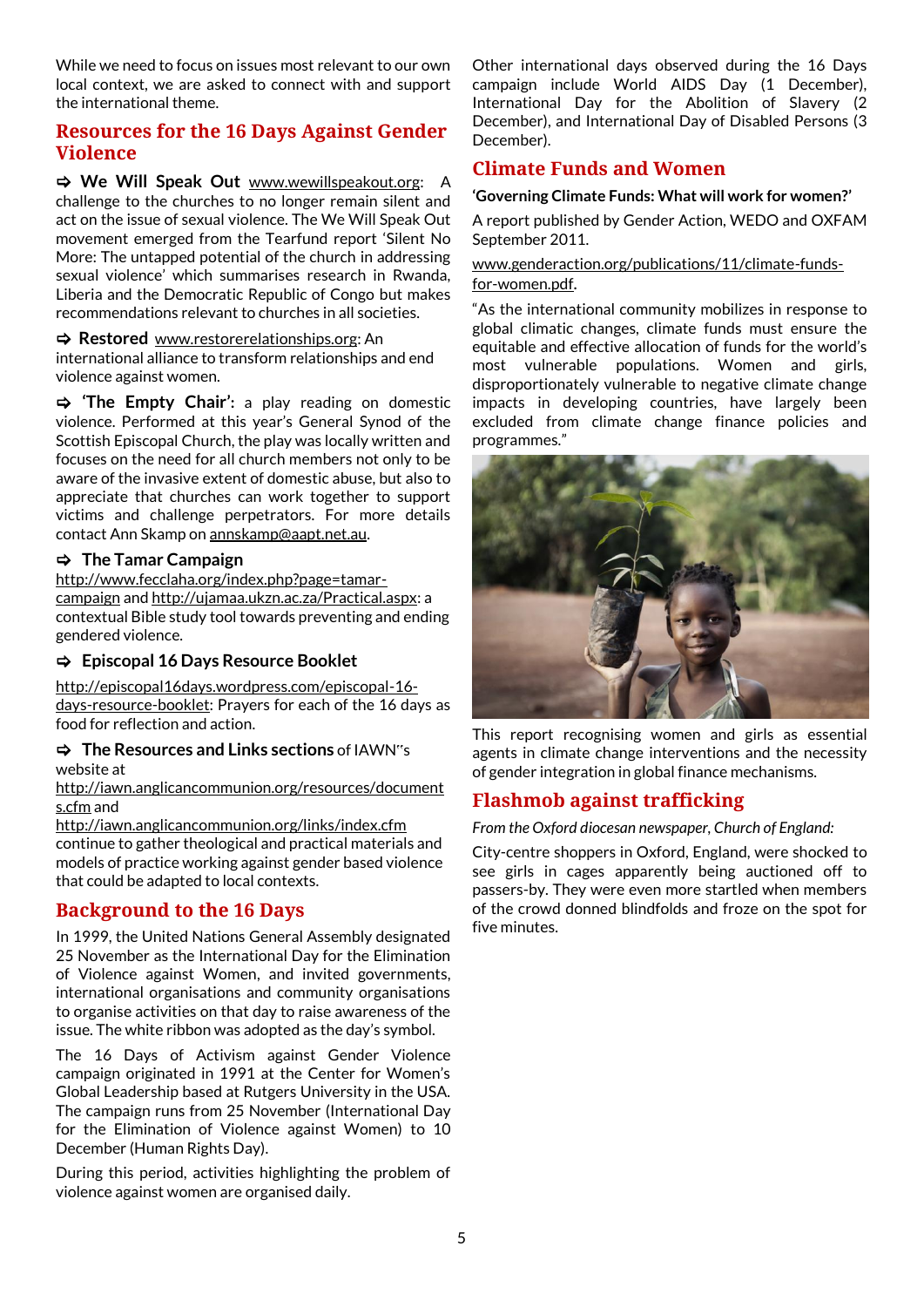

This 'flashmob' action was held on 18 October, the UK's Anti-Slavery Day, and its message was 'don't be blind to trafficking. The event was organised by Oxford Community Against Trafficking, a group set up by members of local churches who want to open the public's eyes to this modern day slavery.

According to the UK Home Affairs Committee there are at least 4,000 sex trafficking victims in the UK. The majority are girls aged 12-25.

More information a[t www.oxcat.org.uk.](http://www.oxcat.org.uk/)

#### **Introducing . . .**

**Basanti Sangma**, IAWN's Provincial Link for the Church of Bangladesh.

Now living in Dhaka, Basanti is from the Garo tribe in northern Bangladesh.

She is responsible for organising programmes and providing support for the Ministry of Women and Children in the two Dioceses in the Bangladeshi church. Women have significant roles in parishes and are involved in many aspects of church activities including parish committees where 30 per cent of membership is reserved for women.



Bangladesh is one of the world's most densely populated countries with 49 per cent living below the national poverty line and child malnutrition rates of 48 per cent the second highest in the world.

The low status of women in Bangladeshi society often leads to a disregard for women's rights or equality both within the home and wider community. Access to education, health care and financial resources is difficult for many women and young girls. There is a high rate of early marriage often to decrease the economic burden on a household, and strong cultural pressures against women participating in public life. Violence against women, especially domestic violence, is common with laws difficult to enforce due to traditions and family customs.

The improvement in access to education, especially for girls, is gradually addressing these issues and helping secure a more active role for women. The National Women's Development Policy is an important step forward to ensure Bangladesh's women enjoy equal rights with men politically, economically and socially.

**Carole Hughes**, IAWN's Provincial Link for Aotearoa, New Zealand and Polynesia.



Carole is a priest and Archdeacon for the central Auckland region where she supports ministry development and more effective ministry and mission. She also is Convenor of the General Synod Centre for Anglican Women's Studies set up to serve and to advance women in the Church, particularly those

undertaking theological training.

"Women remind the wider church about our mission to respond to the poor", says Carole. "To tell and value women's stories as part of the wider story is vital."

Carole also highlights the need for good role models of women in leadership and for women to be nurtured and elected into leadership positions. Attitudes towards women in leadership, however, still require to be challenged in a church known for having the first diocesan woman bishop and yet today having only one woman bishop two decades on.

#### **Congratulations!**

#### **...to the Anglican Church of Korea**

A ceremony to celebrate the  $10<sup>th</sup>$  anniversary of women being ordained into the Anglican Church of Korea was held on 10 April with the Reverend Margaret Rose (TEC) attending as a special guest. The day marked not only a point of thanksgiving but a time to reflect on areas still needing to be addressed in order that women and men in the South Korean Church can together witness to right and equal relationships.

#### **… to Marge Christie**

Marge Christie, a lay leader in The Episcopal Church in the USA, was honoured on 14 June 2011 at a USA National Council of Churches "Circles of Names" gathering in New York where women's